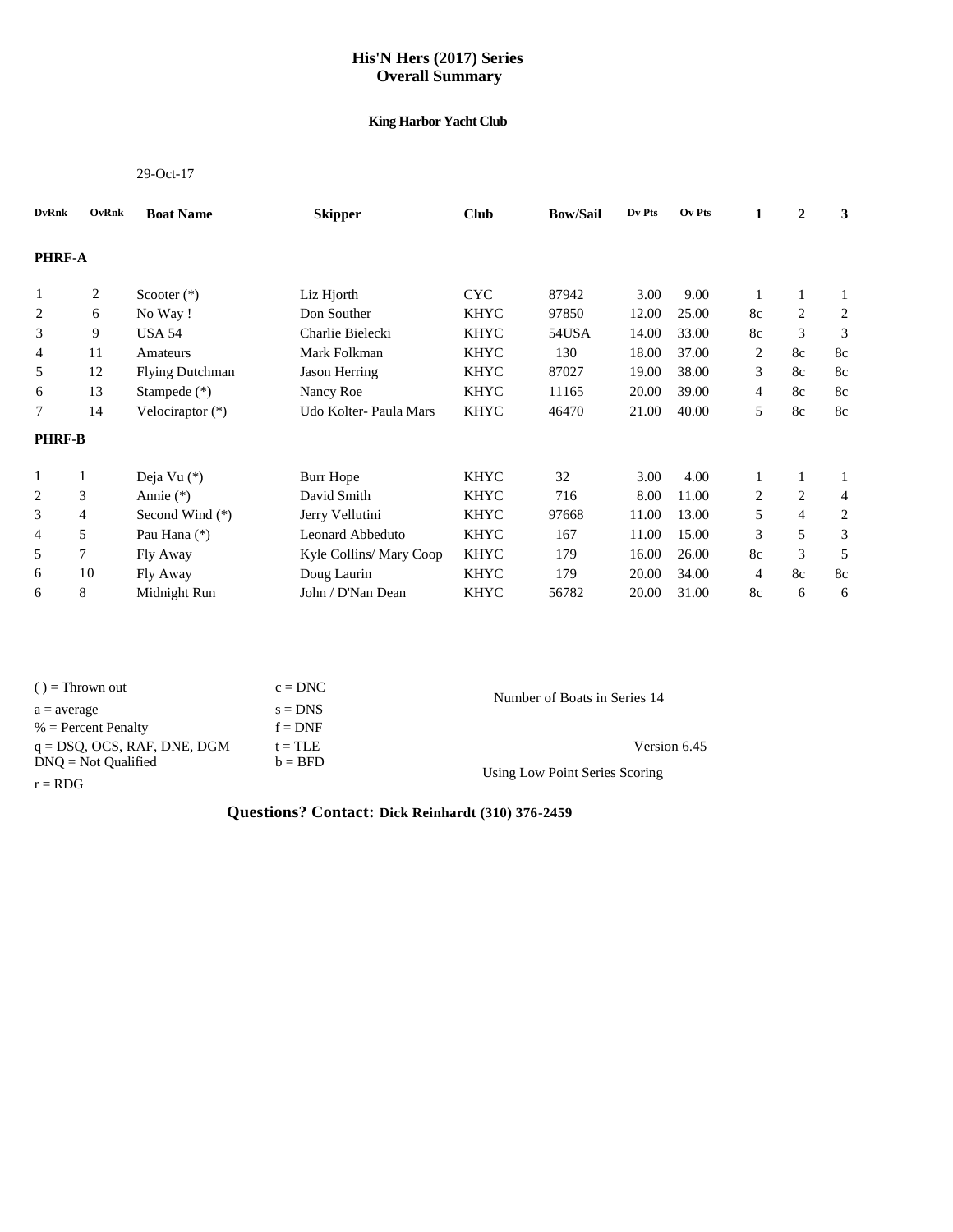## **His'N Hers (2017)# 3**

### **King Harbor Yacht Club**

Race Date: 29 Oct 201

#### PRO: DORIAN HARRIS

|               | Div<br>Rank    | OvAl          | Rank Sail No. | <b>Boat Name</b>                   | Owner / Skipper           | Rating | Finish<br>Time | <b>Elapsed</b><br>Time | <b>Corrected</b><br>Time | <b>Boat Type</b> | <b>Club</b> |
|---------------|----------------|---------------|---------------|------------------------------------|---------------------------|--------|----------------|------------------------|--------------------------|------------------|-------------|
| PHRF-A        |                |               |               | Time on Time / Start Time 13:45:00 |                           |        |                |                        |                          |                  |             |
|               |                |               | 87942         | Scooter $(*)$                      | Liz Hjorth                | 151    | 14:27:58       | 00:42:58               | 00:39:50                 | Capo 26          | <b>CYC</b>  |
|               | $\overline{2}$ |               | 4 97850       | No Way!                            | Don Souther               | 151    | 14:30:22       | 00:45:22               | 00:42:04                 | $B-25$           | KHYC        |
|               | 3              |               | 9 54USA       | <b>USA 54</b>                      | Charlie Bielecki          | 96     | 14:34:35       | 00:49:35               | 00:49:53                 | Melges 24        | <b>KHYC</b> |
| <b>PHRF-B</b> |                |               |               | Time on Time / Start Time 13:50:00 |                           |        |                |                        |                          |                  |             |
|               | 1              | 2             | 32            | Deja Vu $(*)$                      | Burr Hope                 | 276    | 14:42:45       | 00:52:45               | 00:41:31                 | Cal 20           | <b>KHYC</b> |
|               | $\overline{2}$ | $\mathcal{F}$ | 97668         | Second Wind (*)                    | Jerry Vellutini           | 239    | 14:40:49       | 00:50:49               | 00:41:52                 | Cal 25           | <b>KHYC</b> |
|               | 3              | 5             | 167           | Pau Hana (*)                       | Leonard Abbeduto          | 162    | 14:36:48       | 00:46:48               | 00:42:43                 | M242             | <b>KHYC</b> |
|               | $\overline{4}$ | 6             | 716           | Annie $(*)$                        | David Smith               | 276    | 14:44:35       | 00:54:35               | 00:42:57                 | Cal 20           | KHYC        |
|               | 5              | 7             | 179           | Fly Away                           | Kyle Collins/ Mary Cooper | 162    | 14:37:29       | 00:47:29               | 00:43:21                 | M242             |             |
|               | 6              | 8             | 56782         | Midnight Run                       | John / D'Nan Dean         | 165    | 14:38:42       | 00:48:42               | 00:44:16                 | <b>Cat 320</b>   | <b>KHYC</b> |

### **Questions? Contact: Dick Reinhardt (310) 376-2459**

Printed On: 29-Oct-2017 15:03:21 Number of boats Scored 9 Version 6.45

Scoring Program by Quick Score - For **Program Information visit [www.QuickScoreRace.com](http://www.quickscorerace.com/)** or Email [dan.hollands@gmail.com](mailto:dan.hollands@gmail.com) Do **NOT** contact Quick Score about the results of this Race